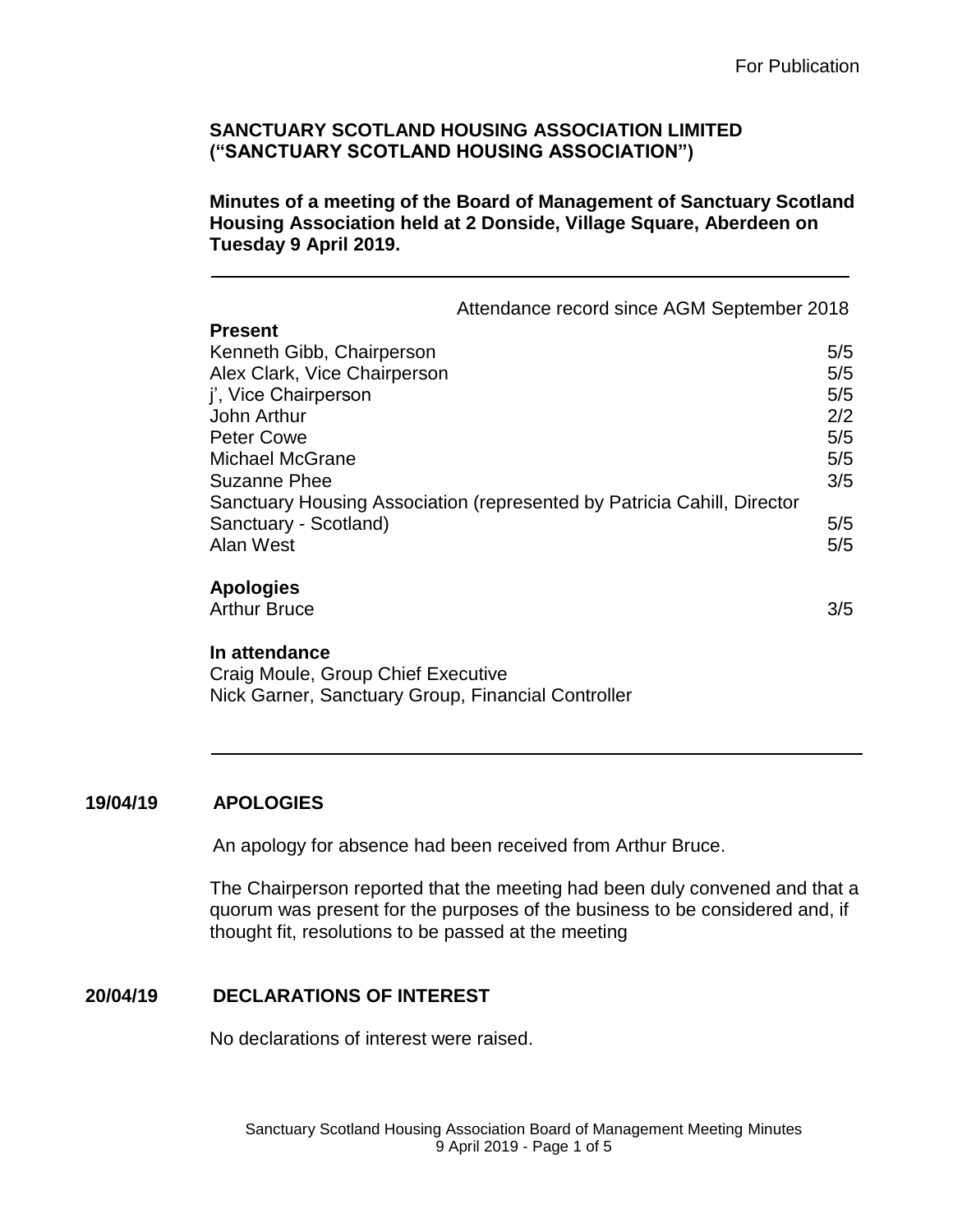# **21/04/19 APPROVAL OF MINUTES OF THE BOARD OF MANAGEMENT MEETING HELD ON 12 FEBRUARY 2019**

Decision: The Board of Management approved the minutes of the meeting held on 12 February 2019.

# **22/04/19 MATTERS ARISING FROM MINUTES OF THE BOARD OF MANAGEMENT MEETING HELD ON 12 FEBRUARY 2019**

The Board of Management considered and noted the schedule of action points.

# **23/04/19 SCHEDULE OF ACTIONS AND DECISIONS OF SPECIAL COMMITTEES**

The Board of Management considered a report submitting the schedule of actions and decisions of the meeting of the Central Area Committee (CAC) and the North East Area Committee (NEAC) held since the last meeting.

Decision: The Board of Management approved the Antisocial Behaviour and Harassment Policy, the changes to the Lettings Policy and the changes to the Inverclyde Common Housing Register Allocation Policy.

### **24/04/19 ACTIONS SINCE LAST MEETING**

Decision: The Board of Management endorsed the action taken between meetings to acquire a development site at Paisley.

# **25/04/19 DIRECTOR'S REPORT**

Alex Clark declared an interest in the tabled item relating to approval of sponsorship for Cumbernauld Gala Day. Whilst he stayed in the room, he took no part in the discussion and decision of this item.

Decision: The Board of Management approved sponsorship for the Cumbernauld Gala Day in the sum of £1,250.

The Board of Management approved leave of absence for a member of the CAC for the meeting of 22 May 2019.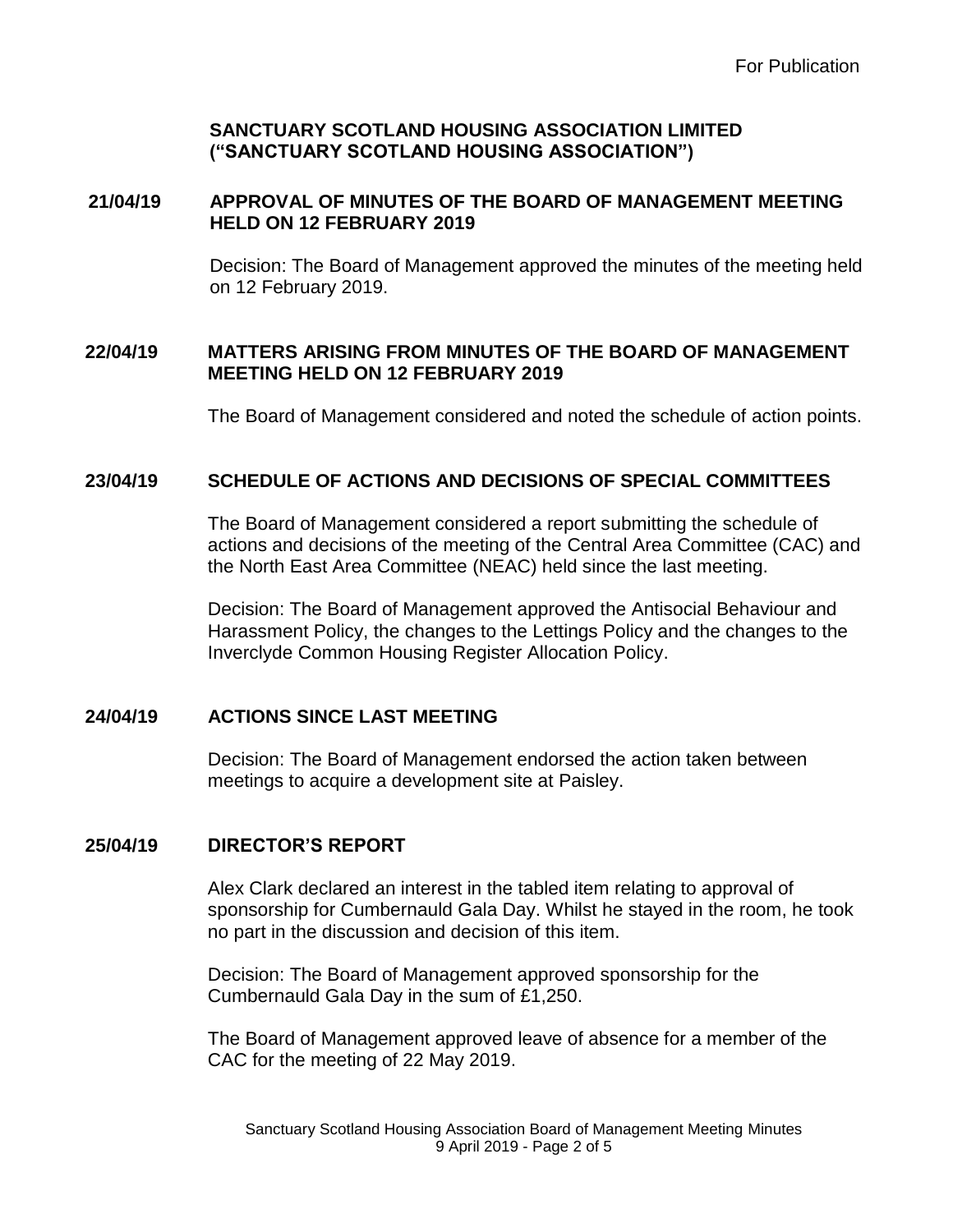## **26/04/19 SANCTUARY SCOTLAND OPERATIONS PLAN 2019/2020**

The Board of Management considered a report submitting the draft Sanctuary Scotland Housing Association Operations Plan (the Plan) for 2019/2020 across Scotland, which linked directly to the Sanctuary Affordable Housing Operations Plan 2019/2020 and the Sanctuary Group (the Group) Business Plan 2017- 2021. The Director - Sanctuary Scotland advised that the approved plan, along with the Group Business Plan 2017-2021, would be submitted to the Scottish Housing Regulator (SHR) as part of Sanctuary Scotland Housing Association's regulatory requirements by the end of June 2019.

The Director - Sanctuary Scotland agreed to add an action to Appendix 2 of the Plan to investigate the potential take up and funding of a digital inclusion project, delivered directly by Sanctuary Scotland Housing Association to its tenants.

Decision: Subject to the addition of an action for the digital inclusion project, the Board of Management approved the Operations Plan for 2019/2020 for Sanctuary Scotland Housing Association.

# **27/04/19 AUDIT PLAN FOR THE YEAR ENDED 2019**

The Board of Management considered a report presenting the audit plan for the year ended 31 March 2019 and the audit fee recharge for approval.

Decision: The Board of Management noted the audit plan for the statutory audit for the year ended 31 March 2019 and approved the audit fee recharge of £30,000.

# **28/04/19 ANNUAL RETURN ON THE CHARTER AND THE ENERGY EFFICIENCY STANDARDS FOR SOCIAL HOUSING 2018/2019 - APPROVAL PROCESS**

The Board of Management were asked to agree the approval process for the Annual Return on the Charter (ARC) and the Energy Efficiency Standards for Social Housing (EESSH) Returns for 2018/2019. This was to meet the SHR requirements and to ensure submission by the end of May 2019.

Decision: The Board of Management agreed to receive the ARC and EESSH returns for approval by email in between meetings with comments being returned to the Director - Sanctuary Scotland.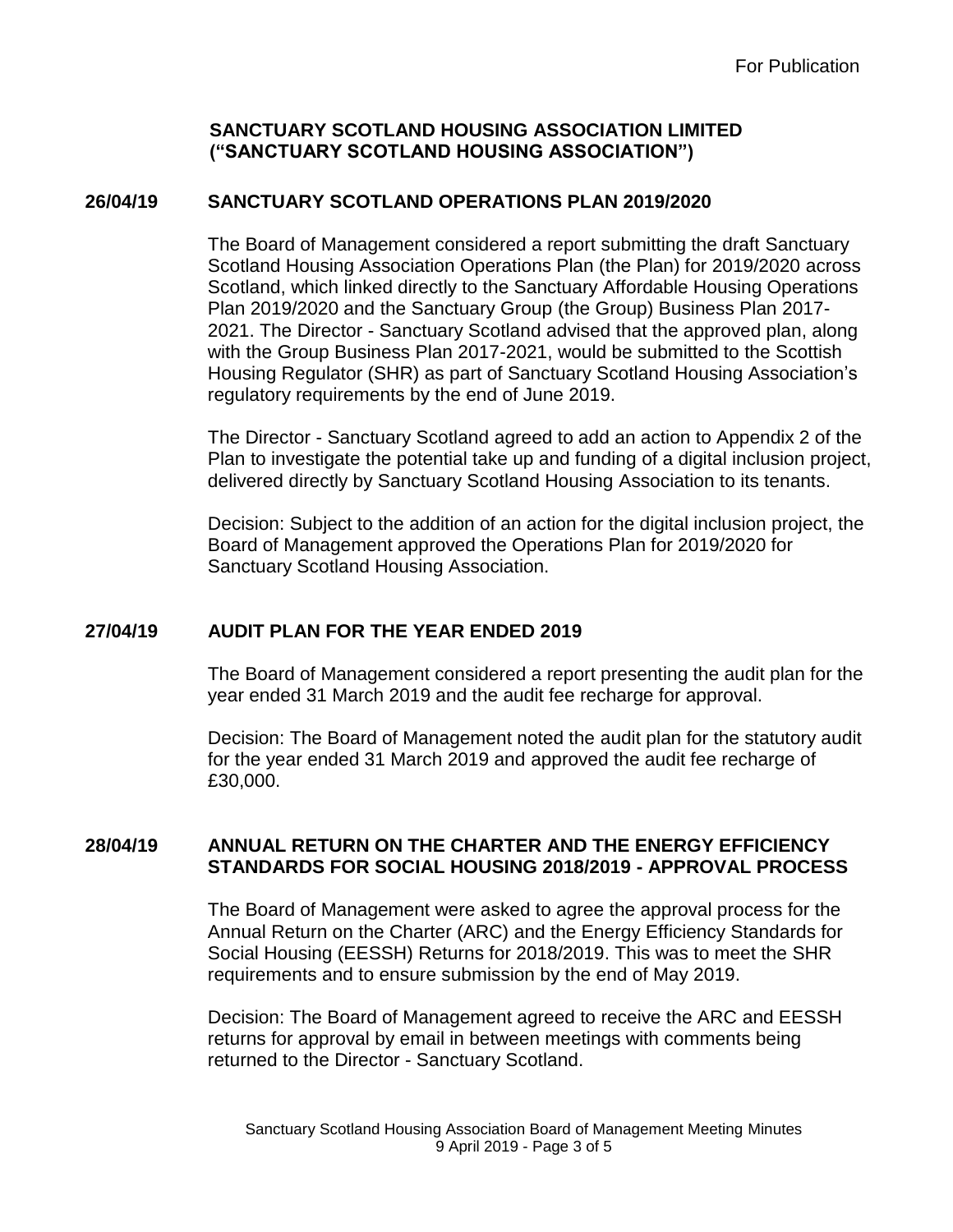## **29/04/19 SCOTLAND RISK MAP**

The Board of Management considered a report providing an update on the risk map, the assurance map and the heat map for Sanctuary Scotland Housing Association.

The Board of Management queried if the extension of the Freedom of Information Act was likely to impact adversely on operations. The Director advised that this was currently unknown and referred to the experience of the introduction of the General Data Protection Regulations in May 2018. Drawing on from that, it was noted that whilst there had been an increase of Data Subject Access Requests, a working group had been set up to look at policy, procedure, process and training to ensure staff were prepared. The Director - Sanctuary Scotland confirmed that this would be the case for the Freedom of Information Act, assuring the Board of Management that staff would be suitably prepared and trained.

Decision: The Board of Management approved the Sanctuary Scotland Risk, Assurance and Heat Maps.

### **30/04/19 FINANCIAL PERFORMANCE**

The Board of Management considered and discussed the financial performance of Sanctuary Scotland Housing Association for period 11, ended 24 February 2019.

The Board of Management noted the contents of the report.

### **31/04/19 COMMUNITY INVESTMENT UPDATE**

The Board of Management considered a report providing an update on the progress and outcomes achieved by the Community Investment team. This included an update on the Sanctuary Scotland Housing Association projects which had been awarded funding from the Group community investment fund during the period April 2018 to March 2019.

The Board of Management noted the contents of the report.